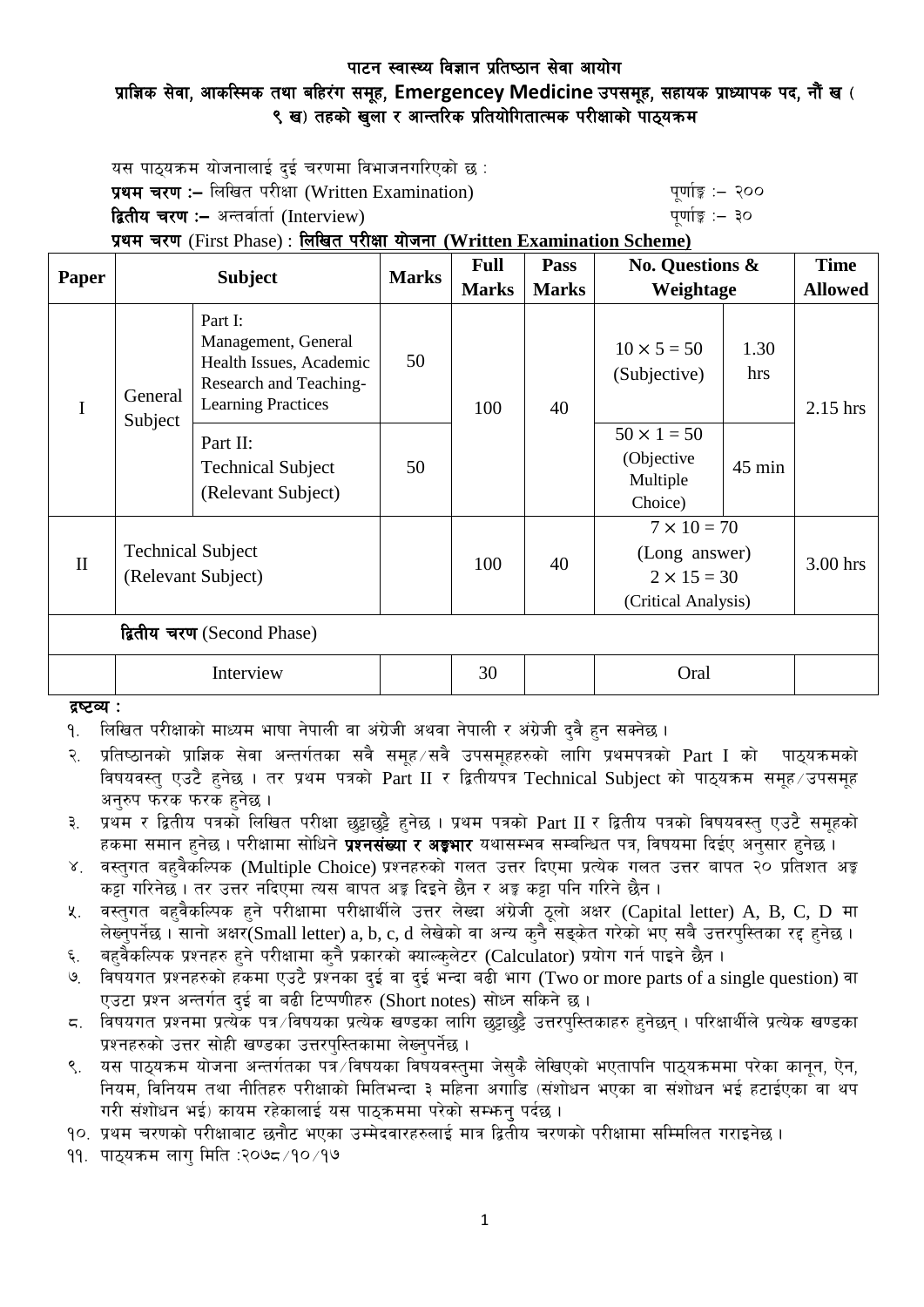# प्राज्ञिक सेवा, आकस्मिक तथा बहिरंग समूह, Emergencey Medicine उपसमूह, सहायक प्राध्यापक पद, नौं ख ( ९ ख) तहको खला र आन्तरिक प्रतियोगितात्मक परीक्षाको पाठयक्रम

## **Paper I: General Subject**

#### **Part I:**

### **(Management, General Health Issues, Academic Research and Teaching - Learning Practices) Section (A) - 25 Marks**

### 1. **Management**

- 1.1. Health care management system in Nepal and other parts of the world
- 1.2. Fundamental principles of healthcare institution and hospital management.
- 1.3. Effective hospital management principles
- 1.4. Purpose of medical and non-medical data and records
- 1.5. Ethics and responsibility of management
- 1.6. Concept of management and its application in health care including hospital
	- 1.7.1 Management: Concept, principles, functions, scope and role, level and skills of manager
	- 1.7.2 Planning: Concept, principles, nature, types, instruments and steps
	- 1.7.3 Leadership: Concept, function, leadership styles, leadership and management
	- 1.7.4 Coordination: Concept, types, techniques of effective coordination
	- 1.7.5 Communication and counselling: Concept, communication processes and barrier to effective communication, techniques for improving communication
	- 1.7.6 Decision making: Importance, types, rational process of decision making, problem solving techniques, improving decision making
	- 1.7.7 Participative management: Concept, advantage and disadvantage, techniques of participation
	- 1.7.8 Time management: Concept, essential factors and strategies for effective time management
	- 1.7.9 Conflict management: Concept, approaches to conflict, levels of conflict, causes of conflict and strategies for conflict management
	- 1.7.10 Stress management: Concept, causes and sources of stress, techniques of stress management
	- 1.7.11 Change management: Concept, sources of organizational change, resistance to change, management of resistance to change
	- 1.7.12 Appreciative inquiry: Concept, basic principle and management
	- 1.7.13 Human resource management: Concept, functions and different aspects
	- 1.7.14 Health manpower recruitment and development
	- 1.7.15 Financial management: Concept, approaches, budget formulation and implementation, Auditing and topics related to fiscal administration

### 2. **General Health Issues**

- 2.1. Present constitution of federal republic of Nepal (including health and welfare issues)
- 2.2. Organizational structure of Ministry of Health at national/federal, regional/state, district (if applicable), municipal and village council level
- 2.3. Professional council and related regulations
- 2.4. National Health Policy
- 2.5. Health Service Act and Regulation
- 2.6. Second Long term health plan
- 2.7. Health Management Information System, forms, indicators, annual reports
- 2.8. Human Development Indices, Sustainable Development Goals
- 2.9. Health volunteers in the national health system, its rationale, use and effectiveness
- 2.10. Local governance and community participation in health service delivery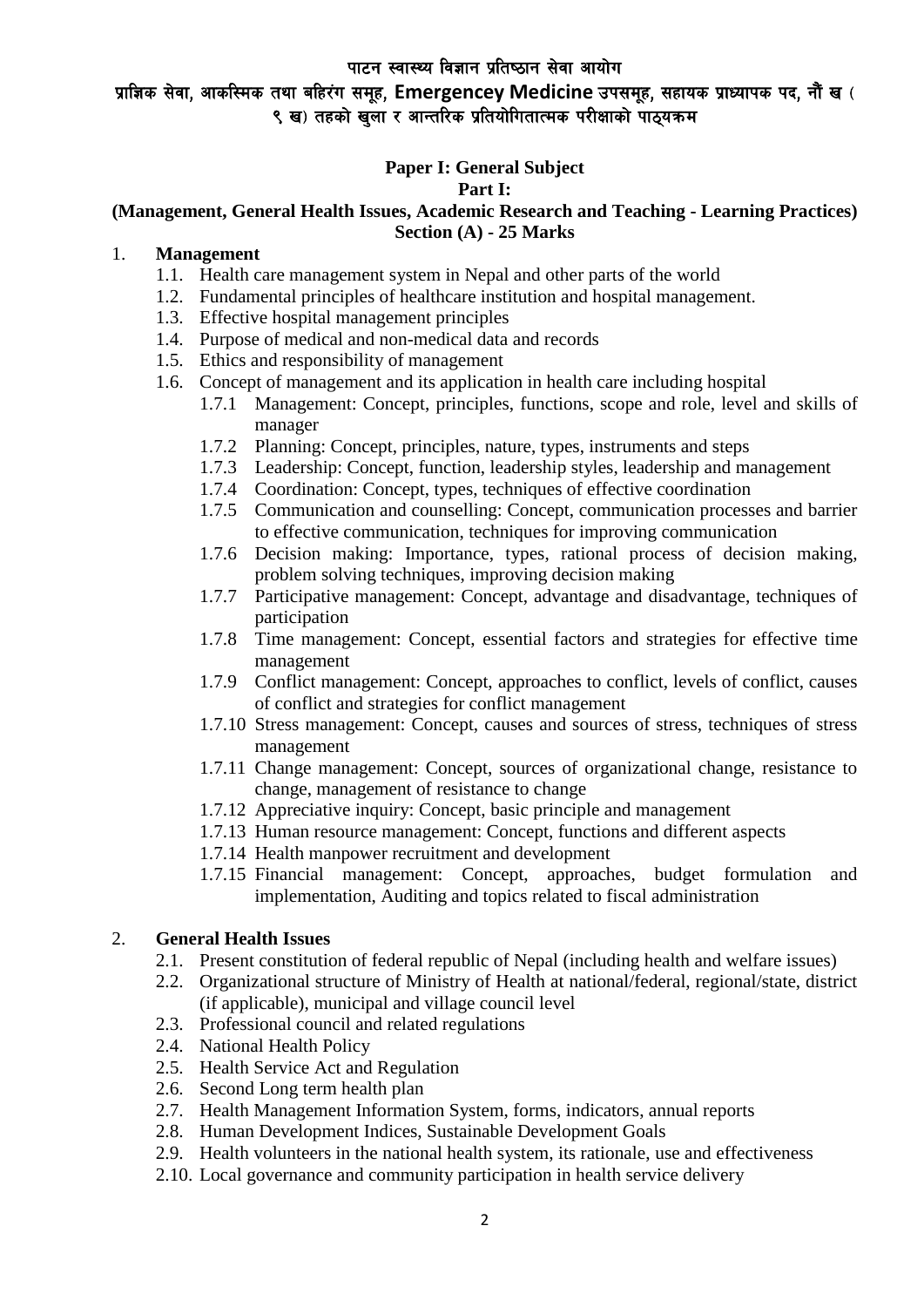# प्राज्ञिक सेवा, आकस्मिक तथा बहिरंग समूह, Emergencey Medicine उपसमूह, सहायक प्राध्यापक पद, नौं ख ( ९ ख) तहको खला र आन्तरिक प्रतियोगितात्मक परीक्षाको पाठयक्रम

- 2.11. Health Insurance and financing in health care
- 2.12. Alternative health care system: Ayurveda, homeopathy, Unani, Chinese etc.
- 2.13. Indigenous and traditional faith health and health practices
- 2.14. International Health Agencies: Roles and responsibilities of WHO, UNICEF, UNFPA, Inter-agency relationships, Government-agency coordination: Joint Annual Review meeting
- 2.15. Supervision, types and its usage in health sector
- 2.16. Monitoring and evaluation system in health sector
- 2.17. National Health Training Centre
- 2.18. National and International Disaster Plan, Coordination
- 2.19. Patan Academy of Health Sciences Act, Mission, Goals, Organogram
- 2.20. Scope and function of Patan Academy of Health Sciences executive bodies (senate, executive committee, academic council, faculty board, hospital management committee, subject committee), various other committees

#### **Section (B) - 25 Marks**

#### 3. **Academic Research**

- 3.1 Ethics, Bio-ethics and Professionalism
- 3.2 Human dignity and Human Right
- 3.3 Benefit and Harm
- 3.4 Autonomy and Individual responsibility
- 3.5 Consent and capacity to consent
- 3.6 Privacy and confidentiality
- 3.7 Respect for humans and personal integrity
- 3.8 Non-discrimination and non-stigmatization
- 3.9 Respect for cultural diversity and pluralism
- 3.10 National Health Research Council (NHRC) and its guidelines
- 3.11 Research process: ethical research proposal development, research principles, methods and materials, conclusion/recommendation/lesson learnt, commonly used referencing styles
- 3.12 IRB/IRC forms, types, use, importance; getting IRB/IRC clearance
- 3.13 Ethics on research methodology: sample selection, sample size calculation, ensuring reliability and validity of the instruments as well as methods proposed for health research
- 3.14 Quantitative and Qualitative studies
- 3.15 Data analysis (data visualization, descriptive statistics, inferential statistics with statistical hypotheses and appropriate tools/methods for quantitative studies; theme and code generation, thematic analysis, content analysis, grounded theory for qualitative and triangulation for mixed method studies)
- 3.16 Research ethics on vulnerable and non-vulnerable population
- 3.17 Research proposal/protocol/publication:
- 3.18 Publication ethics, plagiarism including self-plagiarism

### 4. **Teaching - Learning, Assessment and Evaluation**

- 4.1 Lancet Commission Report on Education of Health Professionals
- 4.2 Adult learning: Theories, principles, use, importance and outcomes, Adragogy vs. Pedagogy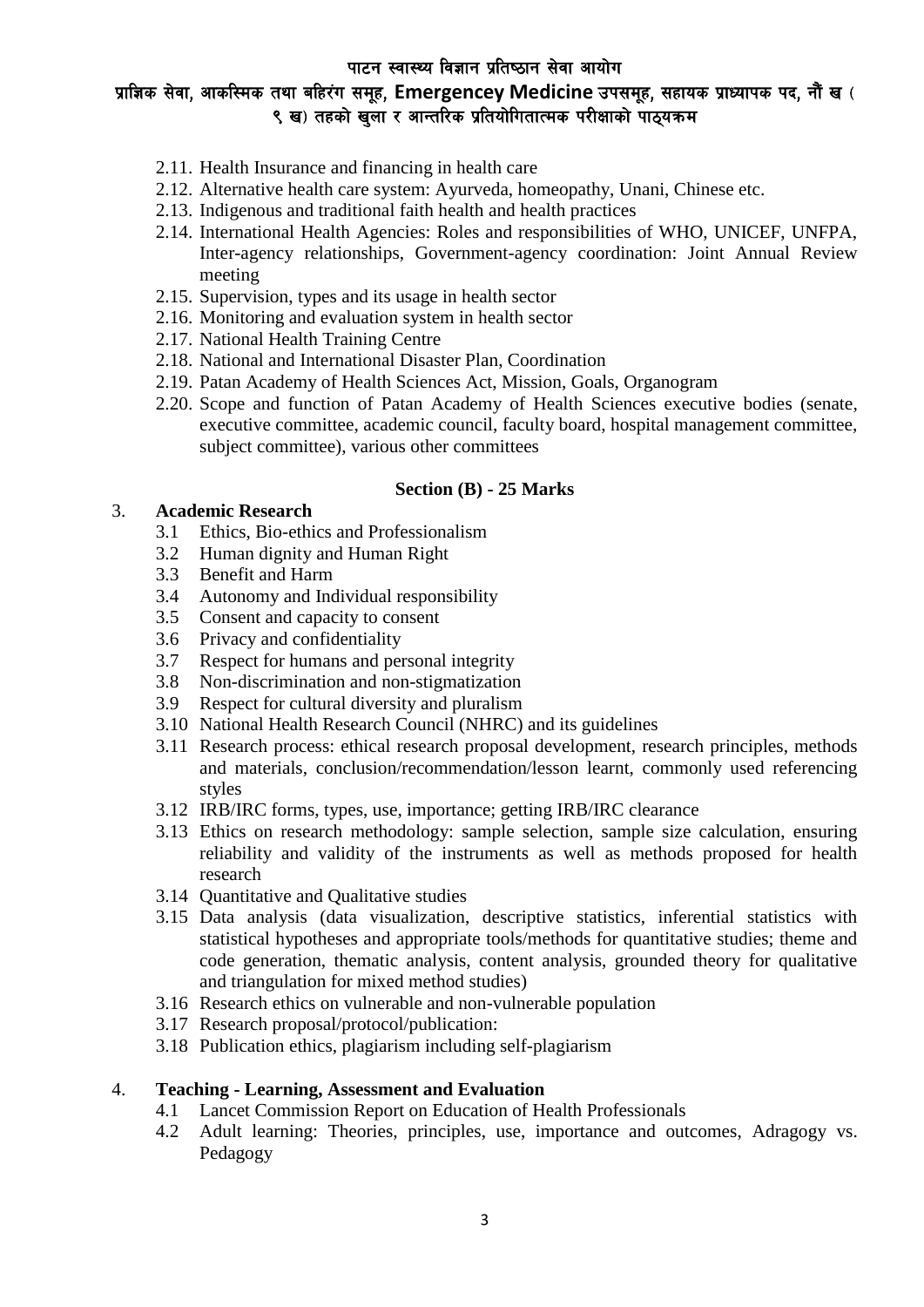# प्राज्ञिक सेवा, आकस्मिक तथा बहिरंग समूह, Emergencey Medicine उपसमूह, सहायक प्राध्यापक पद, नौं ख ( ९ ख) तहको खला र आन्तरिक प्रतियोगितात्मक परीक्षाको पाठयक्रम

- 4.3 Conventional teaching learning: Didactic lectures, Teacher centred approaches, use and importance
- 4.4 Surface learning, deep learning and metacognition
- 4.5 Integrated teaching: Genesis, use, importance and outcomes
- 4.6 Problem-based learning: Genesis, use, importance and outcomes
- 4.7 SPICES model its use, importance and outcomes
- 4.8 Socialization, self-directed learning, mentoring, role model
- 4.9 Community orientation/community posting, re-orientation of medical education camp, community based learning and community engaged teaching-learning methods/models, use, importance and outcomes
- 4.10 Outcome Based Education (Competency-based Medical/Health Professions Education): Genesis, use, importance and outcomes
- 4.11 Experiential learning, Reflective practice, Feedback and feed-forward, Situated learning, Co-operative learning, Communities of practice
- 4.12 Assessment of students
	- 4.12.1 Blueprinting (Table and specification) : use, importance and outcomes
	- 4.12.2 Bloom's taxonomy of cognitive, psychomotor and affective domains, use and importance
	- 4.12.3 Diagnostic, Formative, Summative and Professional exams
- 4.13 Assessment of knowledge: Selection methods like Multiple Choice Questions, Extended Matching Items and supply methods like Short Answer Question, Problem Based Question, Long Answer Question with or without model answers and marking schemes, unstructured, semi-structured and structured viva-voce examination, advantages and limitations, use and importance, outcomes and its use in quality control
- 4.14 Assessment of performance (in-vitro): Direct observation of skills in the simulated setting, lab, ward etc. with or without checklist, Objective Structured Practical Examination, Objective Structured Clinical Examination, Standardized patients, use and importance, analysis, quality assurance, outcomes and its use in quality control
- 4.15 Assessment of performance (in-vivo): Mini-Clinical Evaluation Exercise (Mini-CEX), Direct Observation of Procedural Skills (DOPS), Case-Based Discussion (CbD), OSATS/ PBA, Multi-Source feedback (360 degree evaluation) use and importance for competency based health professions education, analysis, quality assurance, outcomes and its use in quality control
- 4.16 Assessment of observable behaviours in small groups e.g. Problem Based Learning sessions, Community Based Learning and Education sessions, Clinical clerkship rotations
- 4.17 Evaluation: Difference between assessment and evaluation, theory of change and its use in health professions education, process and outcome evaluation, qualitative, quantitative and mixed methods used in evaluation of health professions education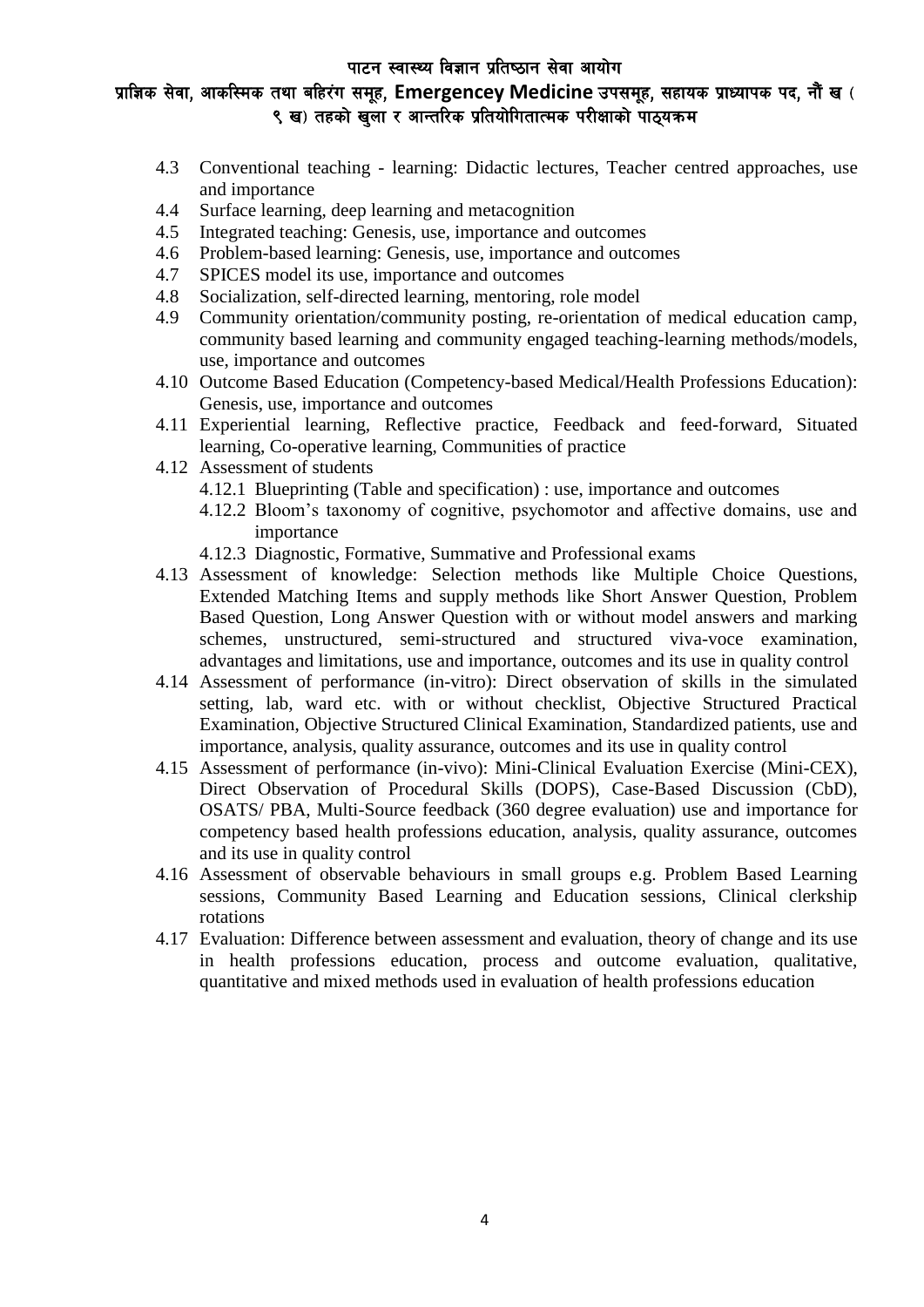प्राज्ञिक सेवा, आकस्मिक तथा बहिरंग समूह, Emergencey Medicine उपसमूह, सहायक प्राध्यापक पद, नौं ख ( ९ ख) तहको खला र आन्तरिक प्रतियोगितात्मक परीक्षाको पाठयक्रम

#### **Paper I Part II: Technical Subject Section (C) - 25 Marks**

### 1. **Applied Basic Sciences**

- 1.1 Applied anatomy
- 1.2 Applied Physiology
- 1.3 Applied Pathology
- 1.4 Applied Pharmacology
- 1.5 Applied immunology
- 1.6 Applied biostatics
- 1.7 Applied research methods
- 1.8 Applied Molecular biology and genetics

#### 2. **Knowledge of outpatient department**

- 2.1 Initial assessment with logical approach to undifferentiated illness.
- 2.2 Impact of illness in the context of the family and community
- 2.3 Sensitive to psychosocial issues related to presentation
- 2.4 Follow- up management plans especially in chronic disease (e.g. diabetes, hypertension, asthma, COPD, APD ,anxiety/depression, growth and development)
- 2.5 STD, antenatal and postnatal care, well women and men assessments
- 2.6 Care of previously treated problems
- 2.7 Coordination of care

#### 3. **Medicine**

- 3.1 Chest pain (acute and chronic)
- 3.2 Palpitations
- 3.3 Shortness of breath (acute, intermittent and chronic)
- 3.4 Wheezing/Stridor
- 3.5 Haemoptysis
- 3.6 Cough
- 3.7 Cyanosis
- 3.8 Swelling of body parts
- 3.9 Dyspepsia
- 3.10 Reflux
- 3.11 Haematemesis and malaena
- 3.12 Upper and lower abdominal pain (acute and chronic)
- 3.13 Diarrhoea
- 3.14 Vomiting
- 3.15 Abdominal distension
- 3.16 Constipation
- 3.17 jaundice
- 3.18 Dysuria
- 3.19 Haematuria
- 3.20 Impotence
- 3.21 Confusion
- 3.22 Coma
- 3.23 Headache
- 3.24 Convulsions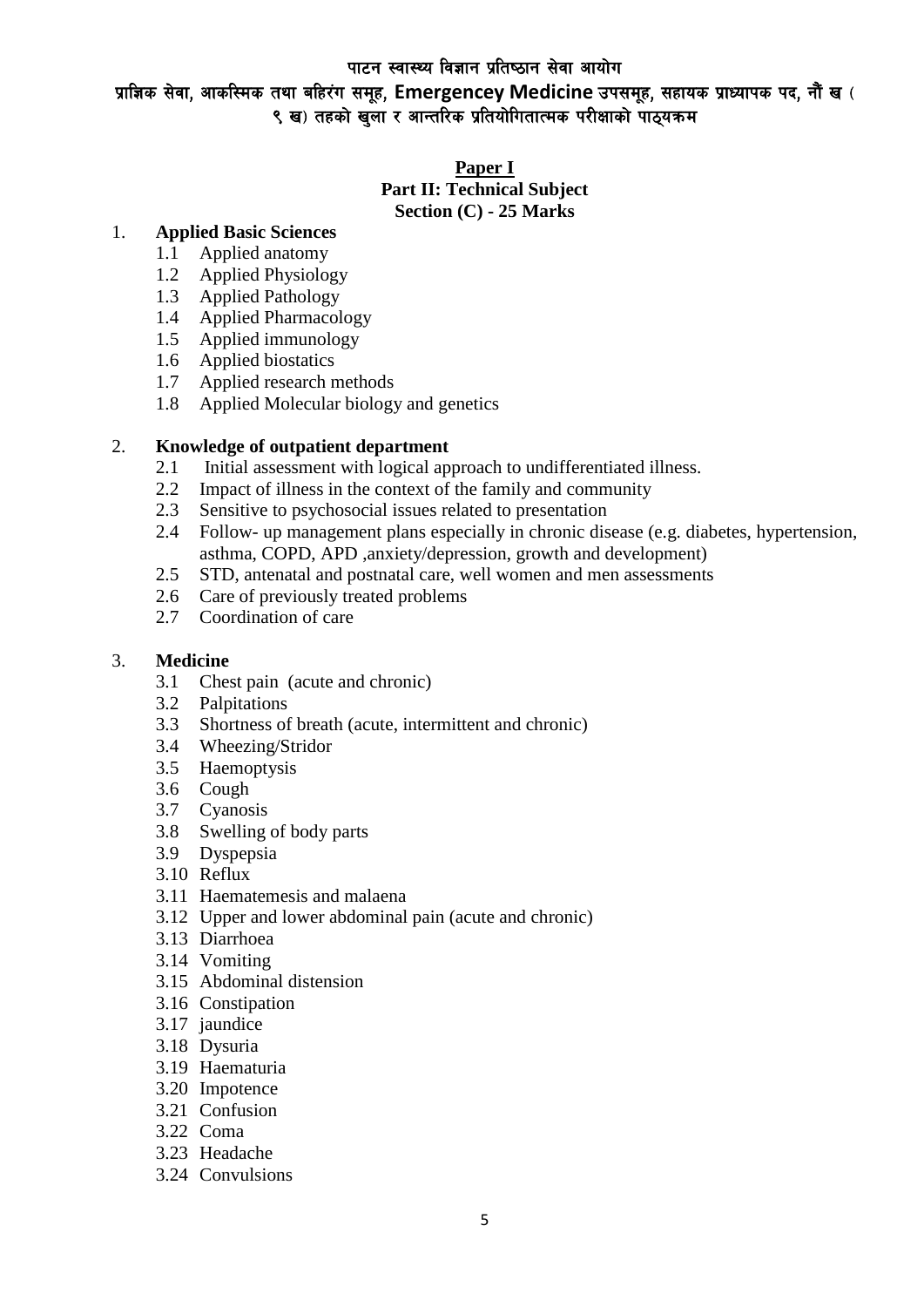प्राज्ञिक सेवा, आकस्मिक तथा बहिरंग समूह, Emergencey Medicine उपसमूह, सहायक प्राध्यापक पद, नौं ख ( ९ ख) तहको खला र आन्तरिक प्रतियोगितात्मक परीक्षाको पाठयक्रम

- 3.25 Syncope
- 3.26 paralysis
- 3.27 paraesthesia
- 3.28 Weakness
- 3.29 Fever
- 3.30 Anorexia
- 3.31 Fatigue
- 3.32 Myalgia
- 3.33 Itch
- 3.34 Rash
- 3.35 Abnormal bleeding
- 3.36 Swollen glands
- 3.37 Joint swelling
- 3.38 Joint pain
- 3.39 Thyroid disease
- 3.40 Diabetes
- 3.41 Tuberculosis
- 3.42 Drug related problem -iatrogenic, poisoning, or abuse including alcohol/smoking
- 3.43 Anaemia
- 3.44 Depression
- 3.45 Hypertension
- 3.46 Spinal dysfunction
- 3.47 Urinary tract infection
- 3.48 Holistic management of patients with HIV/AIDS
- 3.49 palliative care

#### 4. **Paediatrics**

- 4.1 Neonatal Knowledge-Normal Newborn Care
	- 4.1.1 Prematurity/Postmaturity
	- 4.1.2 Birth trauma/Asphyxia
	- 4.1.3 Respiratory distress
	- 4.1.4 Jaundice
	- 4.1.5 Sepsis
	- 4.1.6 Congenital problems (cardiac, hip, cleftpalate, tracheo-oesophageal fistula, imperforate anus, diaphragmatic hernia)
- 4.2 Acute Life Threatening Problems
	- 4.2.1 Stridor /Airway compromise (Croup/epiglottitis)
	- 4.2.2 Respiratory distress and potential respiratory failure (severe ARI, Asthma)
	- 4.2.3 Circulatory failure/shock including Sepsis and dehydration
	- 4.2.4 Altered Sensorium including Meningitis/ encephalitis / encephalopathies (hepatic, uraemic, hypertensive)
	- 4.2.5 Seizures and status epilepticus
	- 4.2.6 Congestive heart failure
	- 4.2.7 Supraventricular tachycardia
	- 4.2.8 Acute renal failure
	- 4.2.9 Tetanus
	- 4.2.10 Poisoning
	- 4.2.11 Drowning/near drowning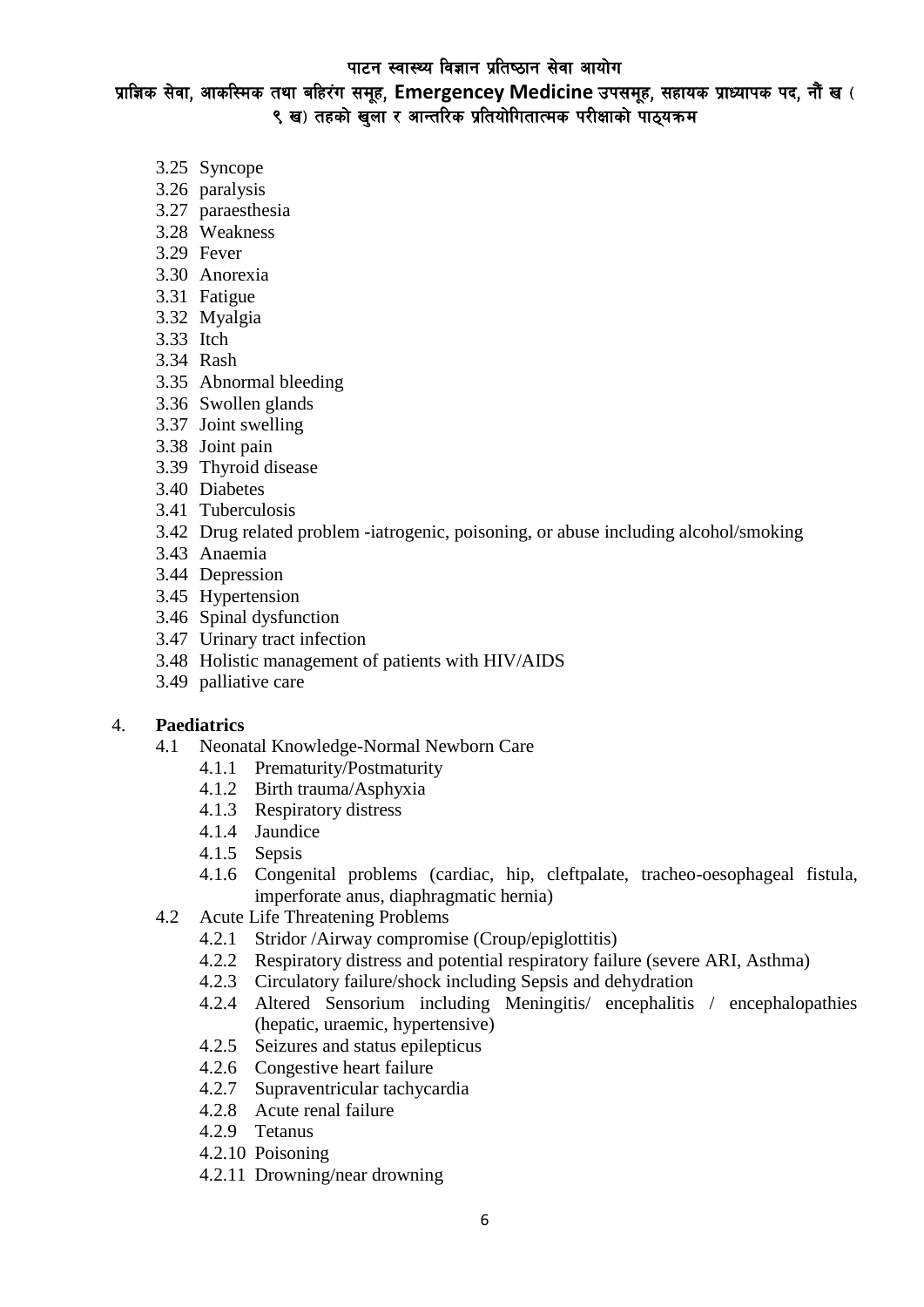## प्राज्ञिक सेवा, आकस्मिक तथा बहिरंग समूह, Emergencey Medicine उपसमूह, सहायक प्राध्यापक पद, नौं ख ( ९ ख) तहको खला र आन्तरिक प्रतियोगितात्मक परीक्षाको पाठयक्रम

- 4.2.12 Bleeding disorders
- 4.2.13 Diabetic Ketoacidosis
- 4.2.14 Acute Abdominal Pain (distinguish medical and surgical causes)
- 4.3 Feeding Problems: Understanding of Breastfeeding and Nutrition
- 4.4 Growth Disorders: Protein Calorie Malnutrition,failure to thrive,short stature
- 4.5 Common Febrile Illness
	- 4.5.1 ARI ( including Pertussis)
	- 4.5.2 Diarrheal diseases (viral, bacterial,Parasitic)
	- 4.5.3 Urinary Tract Infection
	- 4.5.4 Septicemia/Bacteremia
	- 4.5.5 Enteric fever
	- 4.5.6 Malaria
	- 4.5.7 Viral exanthema (measles ,mumps, etc)
	- 4.5.8 Acute tonsilitis
	- 4.5.9 Rheumatic fever/endocarditis
	- 4.5.10 Tuberculosis (TB)
	- 4.5.11 Infective hepatitis
	- 4.5.12 Kala azar
	- 4.5.13 PUO
- 4.6 Cough including Asthma/Bronchitis/Bronchiolitis
- 4.7 Oedema-including renal (nephritic syndrome, nephritis), Kwashiorkor, cardiac
- 4.8 Chronic abdominal pain
- 4.9 Jaundice
- 4.10 Seizure disorders
- 4.11 Anemia and blood dyscrasias including Leukemias(recognize and refer)
- 4.12 Arthritis (septic arthritis, osteomyelitis,Juvenile Rheumatoid arthritis)
- 4.13 Skin disease/rashes(eg; scabies)
- 4.14 Common eye problems (eg, conjunctivitis)
- 4.15 Common ear problems(eg, otitis media)
- 4.16 Developmental delay/cerebral palsy/mental retardation
- 4.17 Visual/hearing/speech disorders(recognize and refer)
- 4.18 Dehydration
- 4.19 Certain diseases can present in different ways, so specifics attention should be paid to 4.19.1 Diabetes mellitus
	-
	- 4.19.2 Hypothyroidism
	- 4.19.3 TB
	- 4.19.4 HIV/AIDS

## 5. **Dermatology**

The general practice doctor will be able to manage the following common skin conditions:

- 5.1 Bacterial : Superficial bacterial infections, Skin TB ,Leprosy
- 5.2 Viral: Herpes simplex, Herpes Zoster, Wart, Molluscum contagiosum
- 5.3 Fungal: Dermatophyte, Candida, Tinea versicolor, Deep Fungal infection
- 5.4 Parasites: Scabies,Pediculosis,Leishmaniasis
- 5.5 Approach : Systemic Causes
	- 5.5.1 Skin Causes Infective (e.g. Scabies), Urticaria, Dermatitis Herpetiform, Lichen Planus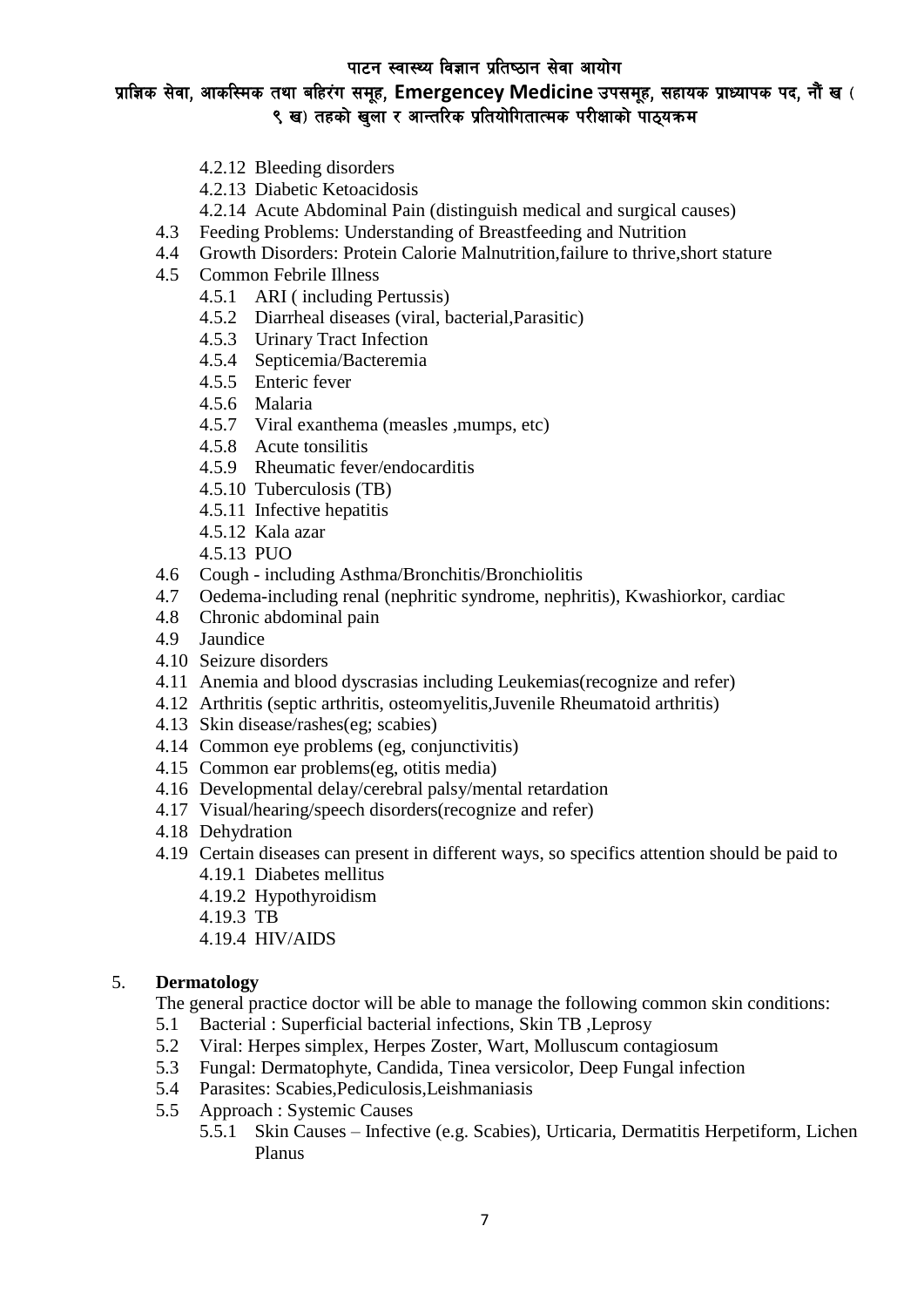# प्राज्ञिक सेवा, आकस्मिक तथा बहिरंग समूह, Emergencey Medicine उपसमूह, सहायक प्राध्यापक पद, नौं ख ( ९ ख) तहको खला र आन्तरिक प्रतियोगितात्मक परीक्षाको पाठयक्रम

- 5.6 Common Skin Problems: Eczema/Dermatitis, Acne, Psoriasis, Drugeruption, Erythema multiforme, Erythema , Nodosum, Purpura, Bullous dieases
- 5.7 Skin Ulcers: Hair and Nail Disorders:
	- 5.7.1 Alopecia, Onycholysis, Paronychia
	- 5.7.2 Pigmented Skin Lesion including Melanoma.
	- 5.7.3 Common Lumps and Bumps including Skin Cancers:
	- 5.7.4 Warts, Keratoacanthoma, Basal Cell, Squamous Cell, Carcinoma
- 5.8 Sexually transmitted disease
	- 5.8.1 Non-specific urethritis/cervicitis, punctate balanoposthitis, candidiasis, trichomoniasis,condylomaaccuminata, syphilis, gonorrhea and chancroid
	- 5.8.2 Sexual contact history, past history of STI, medications
	- 5.8.3 Clinical examination and investigation to find other STDs
	- 5.8.4 Contact tracing and treatment of contacts
	- 5.8.5 Regular follow -up of STD cases

## 6. **Psychiatry**

- 6.1 Anxiety including Panic and phobic disorders
- 6.2 Depression
- 6.3 Conversion/Dissociative disorder
- 6.4 Psychosis
- 6.5 Bipolar mood disorder
- 6.6 Somatic presentations- including pseudo-seizures and multi- symptomatic patients
- 6.7 Substance Related Disorder
- 6.8 Childhood Mental Health Conditions
- 6.9 Concept of diagnostic classification: eg, DSM IV, WHO guidelines
- 6.10 Concept and simple practice of non -pharmacological approaches to mental health problems
- 6.11 Drug therapy
- 6.12 Legal and ethical issues regarding mental competence and detention and relationship with police (recognizing at present there are no laws in Nepal but there is a proposed National Mental Health Act)
- 6.13 Long term therapy, strategies for optimizing regime and getting compliance
- 6.14 Liaison with other health workers for management of long term cases
- 6.15 Practical approach to stabilizing cases before referral
- 6.16 Common conditions of Primary Care
	- 6.16.1 Anxiety
		- 6.16.2 Depression
		- 6.16.3 Somatic Presentation of mental distress
		- 6.16.4 Culture specific presentation of mental distress
		- 6.16.5 Culture Specific presentation- dhatu, night fall, demon possession, new brides, perceptions about disease
		- 6.16.6 Alcohol and substance misuse
		- 6.16.7 Chronic Tiredness
		- 6.16.8 Sleep disturbances
- 6.17 Health Promotion and support in chronic mental illness
	- 6.17.1 Monitoring and follow- up in patient with chronic mental illness
	- 6.17.2 Social support for patient and their family
	- 6.17.3 Referral to appropriate specialist care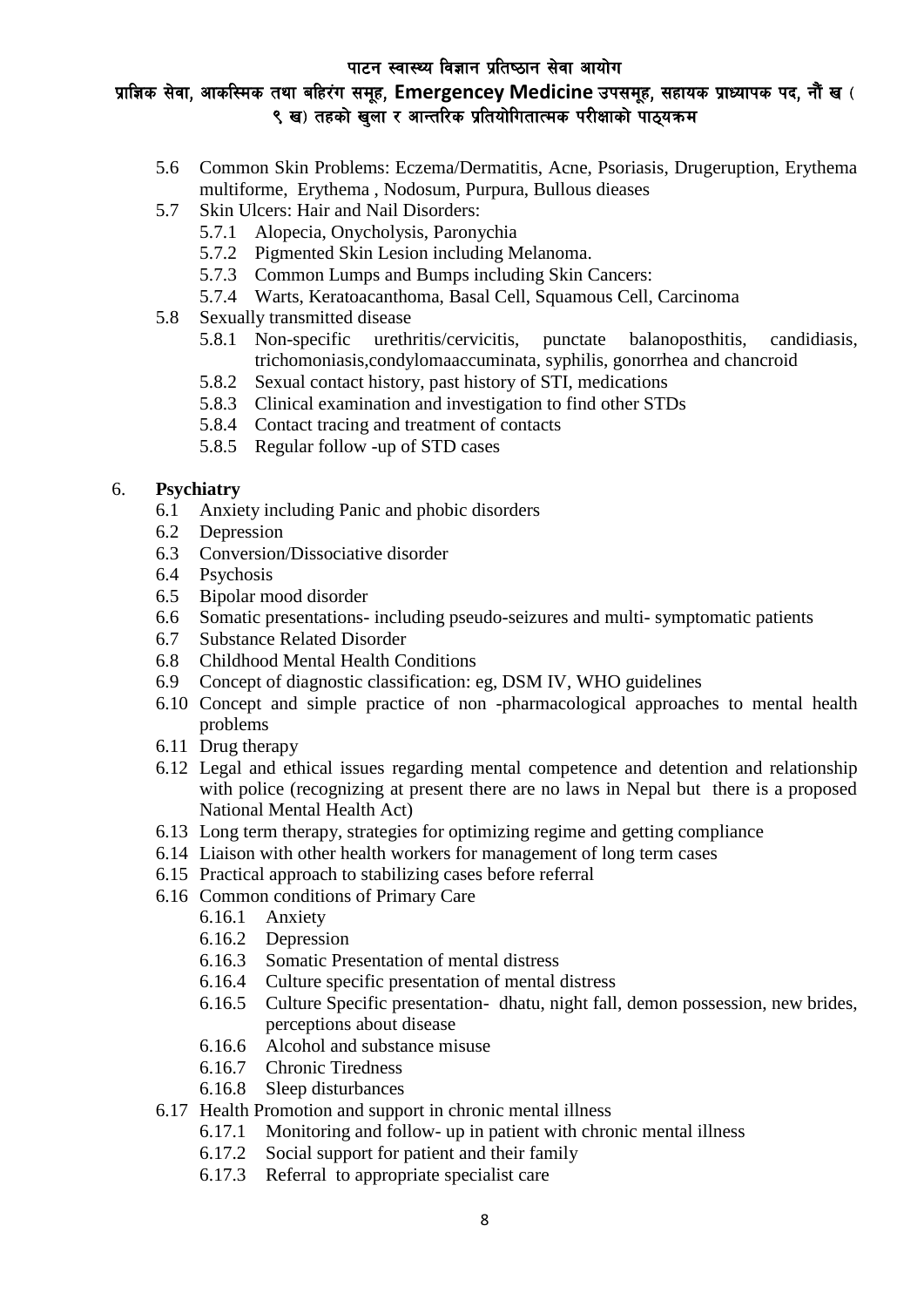# प्राज्ञिक सेवा, आकस्मिक तथा बहिरंग समूह, Emergencey Medicine उपसमूह, सहायक प्राध्यापक पद, नौं ख ( ९ ख) तहको खला र आन्तरिक प्रतियोगितात्मक परीक्षाको पाठयक्रम

- 6.17.4 Work effectively with other workers for the management of people with mental health problems
- 6.18 Stage of life issues
	- 6.18.1 Behavioral disorders in children
	- 6.18.2 Intellectual disability
	- 6.18.3 Childhood and family problems
	- 6.18.4 Adolescent depression and somatization disorders
	- 6.18.5 Perinatal mental illness
	- 6.18.6 At risk -drinking other dangerous behavior in young men and women
	- 6.18.7 Mid-life crises, menopause,sexual problems
	- 6.18.8 Adjustment disorders and chronic physical illness, disability
	- 6.18.9 Dementia
	- 6.18.10 Dying and bereavement

### 7. **Emergency Medicine**

- 7.1 Triage serious & non-serious problem.
- 7.2 Manage Major and minor Trauma
- 7.3 Manage life threatening medical, surgical, paediatric, gynaecological /obstetric emergencies
- 7.4 Describe concept of Disaster Plan & management
- 7.5 Manage Medico Legal Cases
- 7.6 Develops systematic approach to undifferentiable presentation (unconscious patients, chest pain; abdominal pain, dyspnea, etc.)
- 7.7 Organize and manage emergency services
- 7.8 Use emergency equipment and supplies available in Nepal
- 7.9 Develop knowledge about the Emergency Drugs particularly analgesia

## **Section (D) - 25 Marks**

### 8. **Anaesthesia**

- 8.1 Cardiopulmonary resuscitation(basic and advanced cardiac life support)
- 8.2 Pre-operative assessment,including assessing ASA Physical status to know whether a GP anaesthetic is appropriate
- 8.3 Pre-anesthetic prescribing
- 8.4 General anesthetic prescribing
- 8.5 Local anesthesia and regional blocks
- 8.6 Post-operative recovery and monitoring
- 8.7 Pain management Intravenous fluid management(Pre and post surgery)
- 8.8 Airway management using facemask, oral airway and intubation
- 8.9 Regional anesthetic blocks, spinal, epidural and peripheral
- 8.10 Ketamine anesthetics(total intravenous anesthesia)
- 8.11 General anesthesia using draw- over technique
- 8.12 Ether anesthesia (EMO)

## 9. **Surgery**

### 9.1 **Skin and subcutaneous tissue**

- 9.1.1 Diagnosis and management of inflammatory condition of skin like cellulites, boils, carbuncle, etc.
- 9.1.2 Diagnosis and excision of sebaceous cysts, lipomas, etc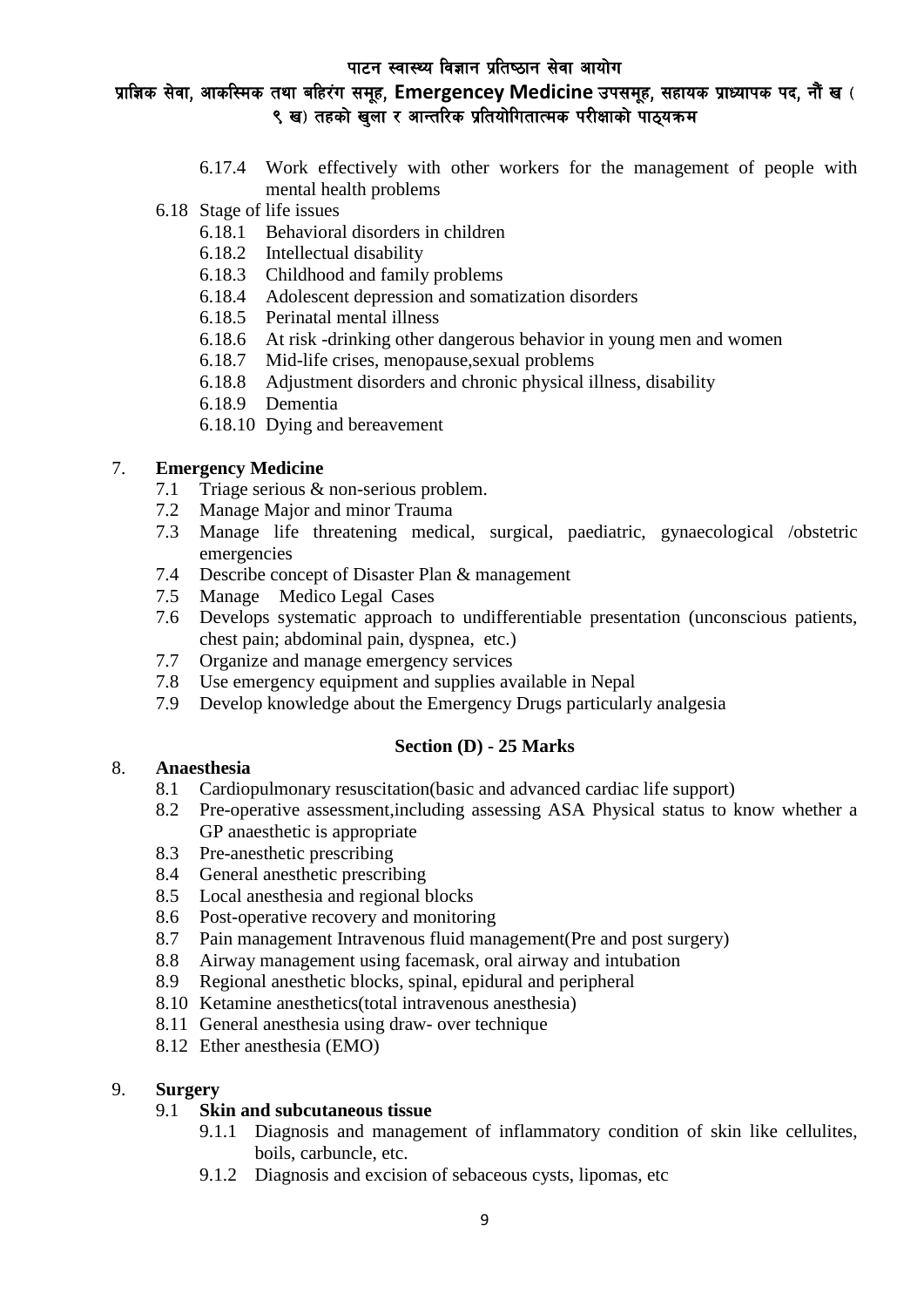# प्राज्ञिक सेवा, आकस्मिक तथा बहिरंग समूह, Emergencey Medicine उपसमूह, सहायक प्राध्यापक पद, नौं ख ( ९ ख) तहको खला र आन्तरिक प्रतियोगितात्मक परीक्षाको पाठयक्रम

9.1.3 Diagnosis and management of squamous cell carcinoma, basal cell carcinoma and malignant melanoma

## 9.2 **Burns**

- 9.2.1 Initial resuscitation
- 9.2.2 management of fluid
- 9.2.3 Surgical Management -debridement and grafting

## 9.3 **Lymph Nodes**

9.3.1 Describe the differential diagnosis of lymph node enlargement

## 9.4 **Arterial disorders**

- 9.4.1 Describe the feature of chronic limb ischaemia including Buergers' disease
- 9.4.2 Diagnose acute limb ischaemia
- 9.4.3 Diagnose and manage dry gangrene
- 9.4.4 Diagnose and manage DVT

## 9.5 **Salivary gland**

- 9.5.1 Diagnosis and management of parotid and submandibular abcess
- 9.5.2 Differential diagnosis of parotid and submandibular lump(biopsy is inappropriate)

## 9.6 **Thyroid**

- 9.6.1 Differential diagnosis of solitary thyroid nodule
- 9.6.2 Features of nodular goiter, its complications and indications for surgery
- 9.6.3 Features of thyrotoxicosis, its complications and indications for surgery
- 9.6.4 Management of hypothyroidism

## 9.7 **Breast**

- 9.7.1 Method of Breast self examination
- 9.7.2 Differential diagnosis of breast lump
- 9.7.3 Triple investigation
- 9.7.4 Principles of management of breast carcinoma
- 9.7.5 Differential diagnosis of nipple discharge and indication for surgery
- 9.7.6 Breast pain

## 9.8 **Upper GI Tract**

- 9.8.1 Dysphagia : differential diagnosis, Investigations required
- 9.8.2 Principle of management of oesophageal carcinoma,
- 9.8.3 Gastro-oesophageal reflux disease: medical management
- 9.8.4 Peptic ulcer disease: symptomatology,indications for endosocopy, medical management, complications and indications for surgery.
- 9.8.5 Management of Ulcer GI Bleeding
- 9.8.6 Management of Gastric carcinoma (Operative details not required)

### 9.9 **Hepatobiliary**

- 9.9.1 Jaundice : Pathophysiology, differential diagnosis
- 9.9.2 Liver abscess
- 9.9.3 Tumors of liver : differential diagnosis
- 9.9.4 Gallstone disease and its complications

### 9.10 **Pancreas**

- 9.10.1 Acute pancreatitis: aetiology, definitions of mild and severe pancreatitis, management, complications and indications for surgery
- 9.10.2 Chronic pancreatitis

## 9.11 **Small Intestine**

9.11.1 Features of small bowel obstruction, its differential diagnosis and management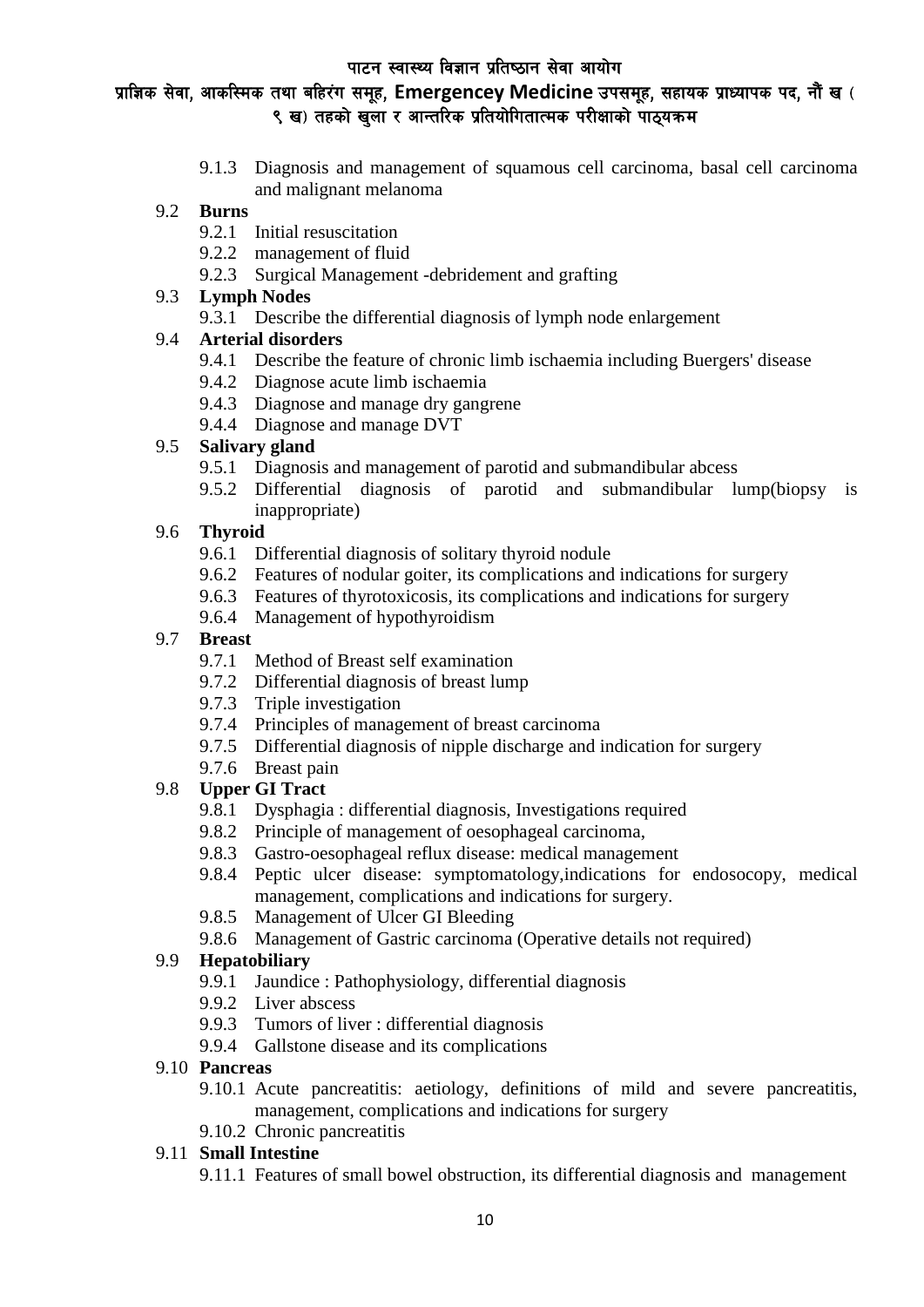# प्राज्ञिक सेवा, आकस्मिक तथा बहिरंग समूह, Emergencey Medicine उपसमूह, सहायक प्राध्यापक पद, नौं ख ( ९ ख) तहको खला र आन्तरिक प्रतियोगितात्मक परीक्षाको पाठयक्रम

- 9.11.2 Enteric fever and its complication
- 9.11.3 Appendicitis, appendicular mass and appendicular diagnosis abcess

#### 9.12 **Large bowel/Rectum and Anal Canal**

- 9.12.1 Features of large bowel obstruction and its differential diagnosis
- 9.12.2 Ulcerative colitis
- 9.12.3 Bleeding per rectum, differential diagnosis
- 9.12.4 Hemorrhoids including complications
- 9.12.5 Perianal abscess

#### 9.13 **Hernia**

- 9.13.1 Inguinal and Femoral
- 9.13.2 Incisional hernia
- 9.14 **Urology**
	- 9.14.1 Haematuria:differential diagnosis and investigation
	- 9.14.2 Phimosis,paraphimosis
	- 9.14.3 Stones in rental tract:indications for surgery
	- 9.14.4 BHP
	- 9.14.5 Acute urinary retention
	- 9.14.6 Kidney Infection
	- 9.14.7 Vasectomy
	- 9.14.8 Scrotal swelling: differential diagnosis and investigation Undescendedtestis ,Diagnosis and Management of Testicular Torsion
	- 9.14.9 Urethral Strictures

#### 10. **Orthopaedics**

- 10.1 Traumatic condition: Recognition of what need to be done acutely and when referral may be more appropriate where possible
	- 10.1.1 Injuries of the upper limb: (Manage/ Consider Referral if Possible)
	- 10.1.2 Injuries of the lower limb and pelvis: (Manage/Refer)
- 10.2 Non- Traumatic condition:
	- 10.2.1 Infective condition : Most important, Acute infection: Acute osteomyelitis; Acute septic arthritis; Chronic osteomyelitis; Tubercular infections including spine
	- 10.2.2 Degenerative condition and office orthopaedics
- 10.3 Approach to diagnosis and conservative management where possible, with referral if possible and benefit from orthopedic consultation.
	- 10.3.1 Osteoarthritis
	- 10.3.2 Gout/Pseudogout
	- 10.3.3 Acute and Chronic low back and cervical pain
	- 10.3.4 Regional Musculo-skeletal condition Shoulder, Elbow, Wrist, Hip, Knee,Ankle
- 10.4 Other Rarer Condition
	- 10.4.1 Congenital Deformities
	- 10.4.2 Neoplastic condition
	- 10.4.3 Metabolic and other condition
	- 10.4.4 Auto-immune diseases

### 11. **Obstetrics & Gynaecology**

- 11.1 Antenatal period(normal and abnormal pregnancy)
	- 11.1.1 Normal/ low risk pregnancy and High risk pregnancy